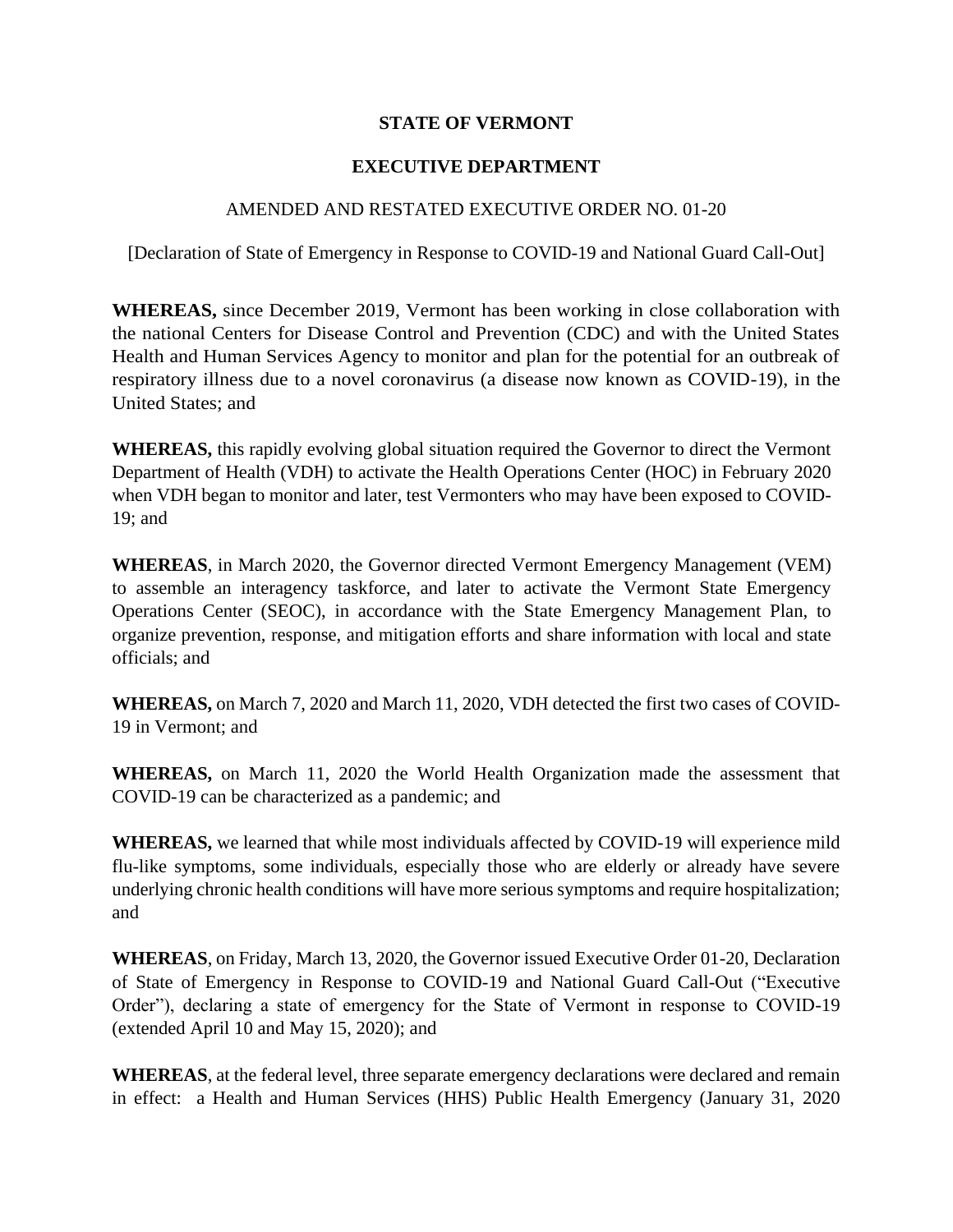renewed April 21, 2020), a Stafford Act Emergency (March 13, 2020), and a National Emergency (March 13, 2020); and

**WHEREAS,** all states in the region, including Vermont, have experienced community transmission of COVID-19 which has led to hundreds of thousands of cases and thousands of deaths, with at least one-third of all cases nationally found within a five hour drive of Vermont's borders; and

**WHEREAS**, the Governor, in consultation with VDH, has initiated aggressive and sustained efforts to protect property and public health, and to ensure public safety in this health emergency including issuing an Executive Order, as supplemented and amended and Directives issued pursuant to the Executive Order to limit in-person contact, such as limiting the size of gatherings, closure of schools and the institution of remote learning through the end of the 2019-2020 school year, directing the postponement of non-essential medical and surgical procedures, suspending the operation of close contact businesses, requiring telecommuting and work from home, requiring Vermonters to stay home and stay safe with exceptions for essential purposes and suspending the operation of businesses which were not deemed critical to public health and safety and national and economic security; and

**WHEREAS**, modeling studies done for the State clearly show that, but for the mitigation measures taken to date, the number of COVID-19 cases and COVID-19 related deaths in the State and the region would be having a much more devastating effect on Vermonters and would have threatened to overwhelm the capacity of the Vermont health care system; and

**WHEREAS**, the Governor has undertaken a cautious, measured and data-based approach to restarting Vermont's economy to minimize the risk to the public by limiting the spread of infection in our communities in order to protect the most vulnerable, while reopening our business, nonprofit, government and recreation sectors in a safe and effective way; and

**WHEREAS,** numerous tools needed to address response efforts remain in place by virtue of the State of Emergency declaration, including protections for residents of long term and other medical care facilities, licensing and regulatory flexibility needed to facilitate the medical response, health and safety requirements, expanded housing and meal delivery systems, expanded eligibility for unemployment insurance, tools needed by certain businesses to maintain a minimum level of economic sustainability, and federal emergency funding; and

**WHEREAS,** the General Assembly has passed no fewer than seven COVID-19-related measures dependent on the existence of a declared State of Emergency, including three delivered to the Governor as recently as June 9, 2020, that support health care providers, provide flexibility to the Office of Professional Responsibility, VDH and the Green Mountain Care Board with respect to health care and social service provider licensing, ensure expanded health insurance coverage, facilitate prescription renewals, provide flexibility regarding unemployment insurance, assist Vermonters with motor vehicle licensing and other matters, impose moratoria on evictions and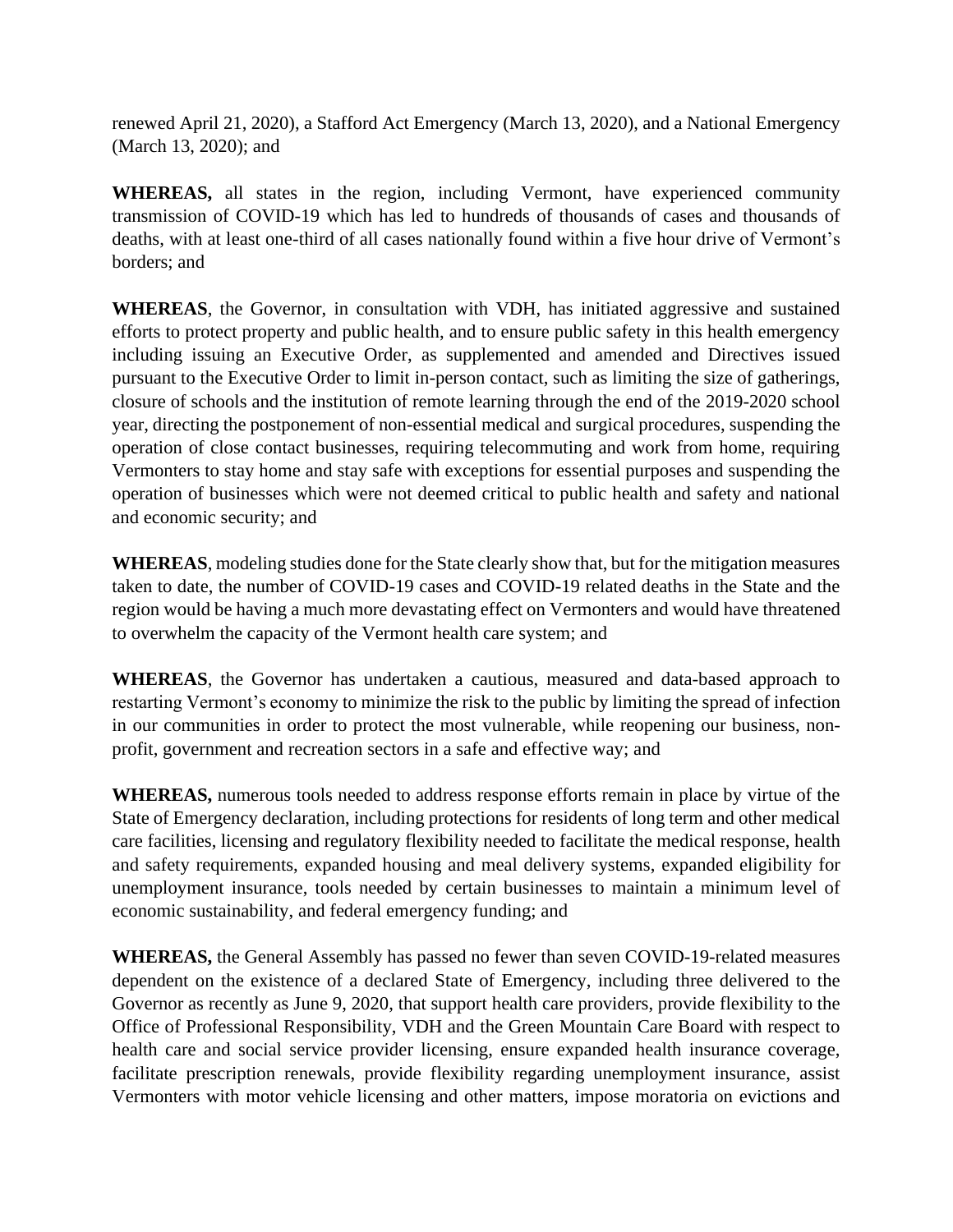water and sewer service disconnection, protect Vermonters in a public meeting settings and provide municipalities flexibility with budgeting and municipal taxes; and

**WHEREAS,** in order to ensure policies made during the State of Emergency endure the health emergency, time is needed to determine the long term actions needed by the Governor and the Legislature to sustain the health and safety of Vermonters, Vermont's medical care systems and the Vermont economy.

**NOW THEREFORE,** I, Philip B. Scott, by virtue of the authority vested in me as Governor of Vermont and Commander-in-Chief, Vermont National Guard, by the Constitution of the State of Vermont, Chapter II, Section 20 and under 20 V.S.A. §§ 8, 9 and 11 and Chapter 29, hereby declare the State of Emergency for the State of Vermont shall be continued and extended through midnight on Wednesday, July 15, 2020. The Executive Order, as supplemented and amended, is hereby amended and restated as follows:

# **1. Emergency Management Response.**

- a. In preparing for and responding to COVID-19, all agencies of the State shall use and employ state personnel, equipment, and facilities or perform any and all activities consistent with the direction of VDH and the Department of Public Safety (DPS)/VEM.
- b. I hereby authorize and direct the Adjutant General to call into Active State Service, for the purpose of assisting and supporting the State of Vermont, in its efforts to respond to the conditions created or caused by COVID-19 in order to alleviate hardship and suffering of citizens and communities and in order to preserve the lives and property of the State, any and all units of the National Guard of the State of Vermont as he, in consultation with DPS/VEM, may deem appropriate to carry out the purposes of this Order.
- c. The Commissioner of VDH shall oversee the investigation, coordination and mitigation efforts for the duration of this Order. All local boards of health shall consult with and abide by the recommendations of the Commissioner of VDH prior to taking any action regarding isolation or quarantine of an individual(s). Town health officers shall work with and assist VDH as directed by the Commissioner of VDH.
- d. Non-Congregate Housing. Effective March 1, 2020, local governments, state agencies and private non-profit organizations statewide shall:
	- i. To the extent not already in place, and at the discretion of the Agency of Human Services (AHS), arrange for placement of current clients and vulnerable populations in alternative non-congregate housing solutions for the purpose of providing adequate social distancing as needed.
	- ii. To the extent not already in place, implement a temporary quarantine and isolation program utilizing non-congregate solutions including hotels, motels, dormitories, or other forms of non-congregate shelter for current clients and vulnerable populations for the purpose of providing adequate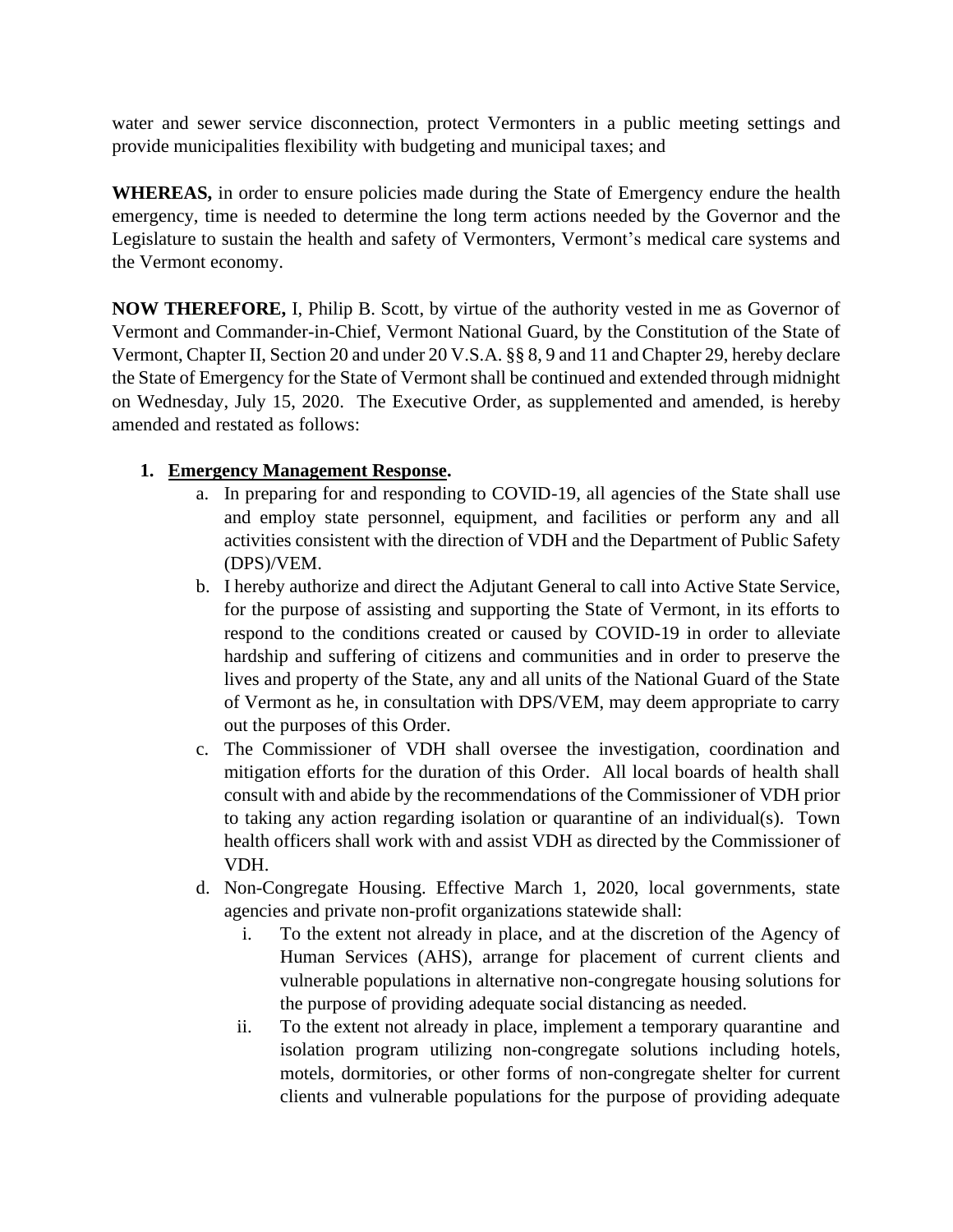social distancing between all individuals who are reasonably believed to have been exposed to or infected with COVID-19, or recovering from COVID-19.

- iii. To the extent they determine the need for non-congregate temporary housing to quarantine and temporarily isolate first responders including Department of Corrections personnel, health care workers and others critical to the COVID-19 response, such as critical infrastructure construction and maintenance, who are at reasonable risk of having been exposed to or are infected with COVID-19, or are recovering from COVID-19, and cannot return to their usual residence because of the risk of infecting other household members, provide alternative non-congregate housing to this population of first responders, health care workers and others critical to the COVID-19 response.
- iv. To the extent the AHS determines there is a need to provide non-congregate housing to the general public for the purpose of minimizing the impact of outbreaks and exposure to COVID-19 among family units and vulnerable populations in the same household, such non-congregate housing shall be offered.

# **2. Health Care Facility Visitation.**

- a. All State licensed nursing homes (as defined in 33 V.S.A. § 7102(7)), assisted living residences (as defined in 33 V.S.A. § 7102(1)), Level III residential care homes (33 V.S.A. 7102(10)(A)), and intermediate care facilities for individuals with intellectual disability (ICF/ID) (42 C.F.R. § 440.150), the Vermont Psychiatric Care Hospital (VPCH) and Middlesex Therapeutic Community Residence shall comply with visitor access guidance promulgated by the State to reduce potential transmission. These restrictions shall not apply to medically necessary personnel or visitors for residents receiving end of life care.
- b. All State therapeutic community residences (as defined in 33 V.S.A. § 7102 (11)), and Level IV residential care homes (33 V.S.A. § 7102 (10)(B)), shall restrict visitor access as necessary to reduce facility-based transmission. This restriction shall not apply to medically necessary personnel or visitors for residents receiving end of life care. Any visitors will be screened in accordance with recommendations by the Commissioner of VDH.
- c. All hospitals (as defined in 18 V.S.A. § 1902), except VPCH, shall maintain visitation policies and procedures that conform to a minimum standard which shall be developed by the AHS to restrict visitor access to reduce facility-based transmission.
- d. The Secretary of AHS, in consultation with the Commissioner of VDH, and with the approval of the Governor, is hereby delegated the authority to authorize additional limited, incremental, and phased resumption of health care facility visitation and update and modify the requirements and procedures regarding the resumption of health care visitations.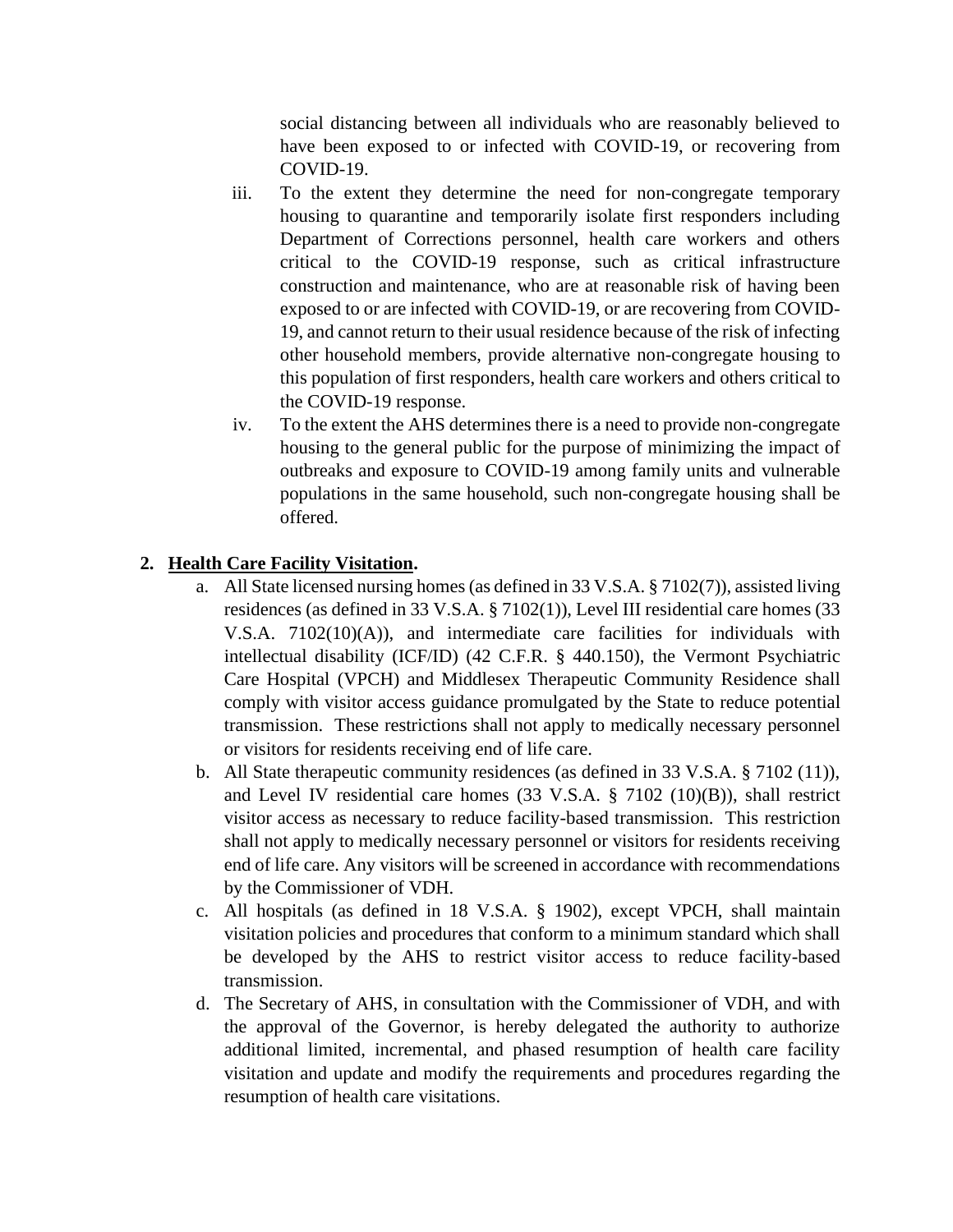# **3. Health Care Regulation and Licensing.**

- a. Relevant rules governing medical services shall be suspended to the extent necessary to permit such personnel to provide paramedicine, transportation to destinations including hospitals and places other than hospitals or health care facilities, telemedicine to facilitate treatment of patients in place, and such other services as may be approved by the Commissioner of VDH.
- b. Relevant rules governing nursing services shall be suspended to the extent necessary to permit such personnel to provide medical care, including but not limited to administration of medicine, prescribing of medication, telemedicine to facilitate treatment of patients in place, and such other services as may be approved by the Secretary of State in consultation with the Commissioner of VDH.

# **4. Non-Essential Medical and Surgical Procedures.**

- a. Clinicians in Vermont shall operate only in accordance with the mitigation requirements and procedures issued by the Commissioner of VDH for clinic visits, diagnostic imaging, surgeries and procedures, including those performed in the office or ambulatory surgical care setting and dental procedures.
- b. The Commissioner of VDH, with the approval of the Governor, may update and modify the mitigation requirements and procedures regarding the resumption of additional adult elective surgery and medical and surgical procedures, including dental procedures.

#### **5. Unemployment Insurance.**

- a. To ensure that workers affected by COVID-19 have access to wage replacement programs, I hereby direct the Department of Labor (VDOL) to extend unemployment insurance to those Vermonters following the instructions of their health care providers to self-isolate or quarantine; to remove the work search requirement for those workers affected by temporary closure of a businesses; and to temporarily suspend any mechanisms that would delay the release of funds to claimants.
- b. I hereby direct the Commissioner of VDOL to relieve employers of charges for benefits paid to an individual for reasons related to COVID-19 for the duration of the Emergency Declaration.
- **6. State Travel Policy**. In order to limit exposure and protect State employees, all nonessential out-of-state travel by State employees for State business is hereby suspended.

The Secretary of Administration shall, in consultation with the Commissioner of VDH, develop guidance for employees returning from all out-of-state travel. This guidance shall reference existing State quarantine requirements, if any, which shall apply regardless of the purpose of the travel.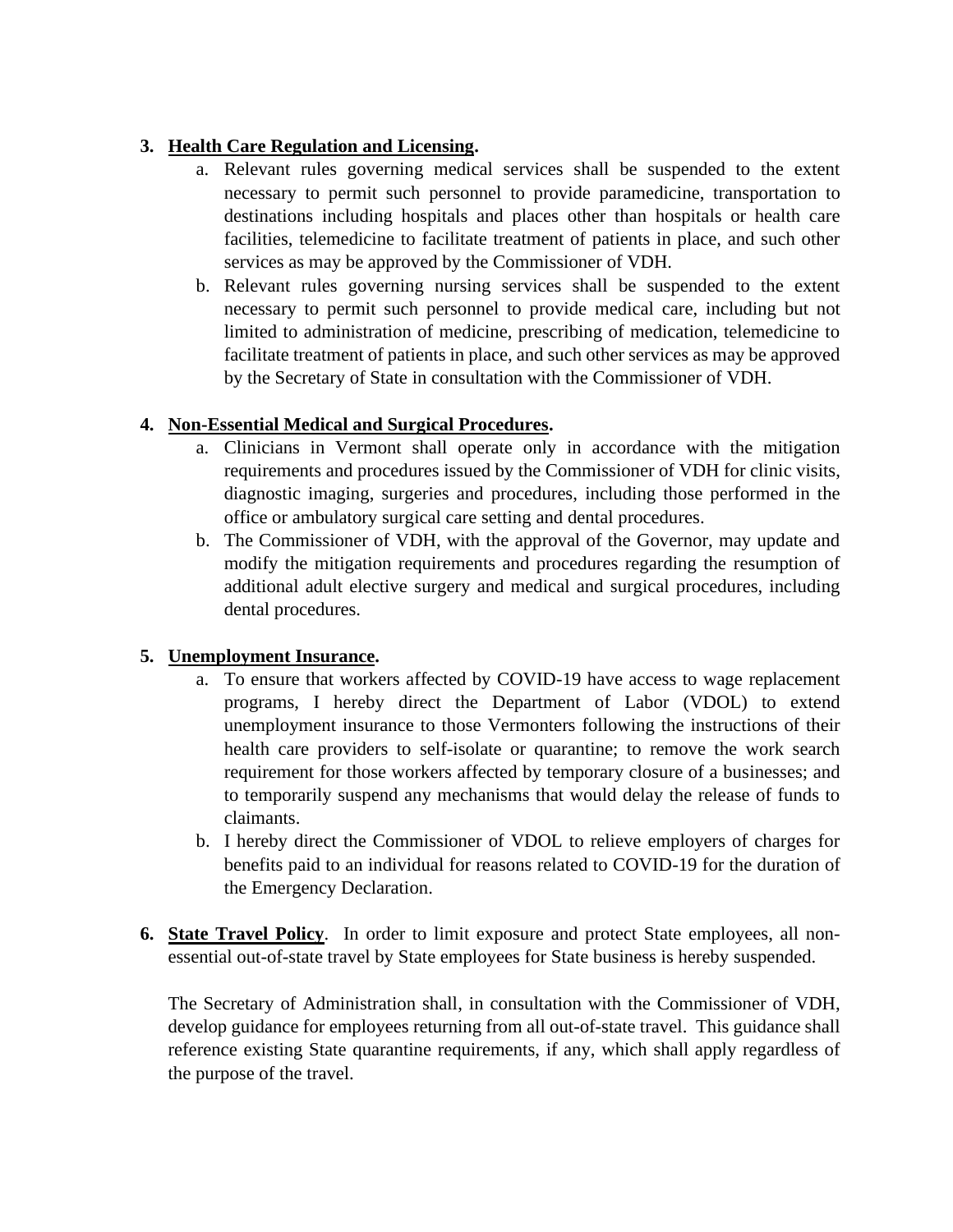The Secretary of Administration, in consultation with the Commissioner of VDH, and with the approval of the Governor, is hereby delegated the authority to authorize waivers and update and modify the requirements and procedures regarding the resumption of employee travel for State business.

- **7. Stay Safe**. To preserve the public health and safety, to ensure the health care delivery system is capable of serving all, and to help protect those at the highest risk and vulnerability, Vermonters are encouraged to limit their exposure to disease outside their homes or places of residence as much as possible.
	- a. Vermonters should travel only as needed:
		- i. For personal safety, medical care and care of others;
		- ii. For work, although all workers should continue to work remotely whenever possible;
		- iii. For shopping and services available at all businesses and non-profit and government entities;
		- iv. To get fresh air and exercise by taking advantage of outdoor recreation and outdoor fitness activities that require low or no direct physical contact;
		- v. For limited social interactions and gatherings at or below the current gathering size limit set forth in ACCD and VDH guidance, preferably in outdoor settings; and
		- vi. For in-state stays at available lodging, campground and marina facilities.
	- b. To keep disease from spreading, Vermonters should maintain physical distancing and protocols for hygiene recommended in guidance from CDC, VDH and other designated state agencies and departments. This means:
		- i. Except as needed for medical care, staying home and away from others if you are sick with COVID19, have recently been exposed to someone who has COVID-19, or just don't feel well;
		- ii. Keeping a six-foot distance from others when you meet people outside of your household;
		- iii. Frequently washing your hands (hand sanitizer is acceptable when soap and water are not available);
		- iv. Coughing and sneezing into your elbow or a tissue (even if you are wearing a facial covering);
		- v. Wearing a facial covering over your nose and mouth when you are in close proximity to others from outside your household; and
		- vi. Limiting travel to within Vermont to the extent possible and when you do travel, limit non-essential stops.
	- c. Individuals Who May be at Higher Risk. Older adults (age 65 and older) and people of any age who have serious underlying medical conditions, for example, heart and lung disease or diabetes might be at higher risk for severe illness from COVID-19 and should call their health care professional with concerns about COVID-19 and underlying health conditions or if they are sick.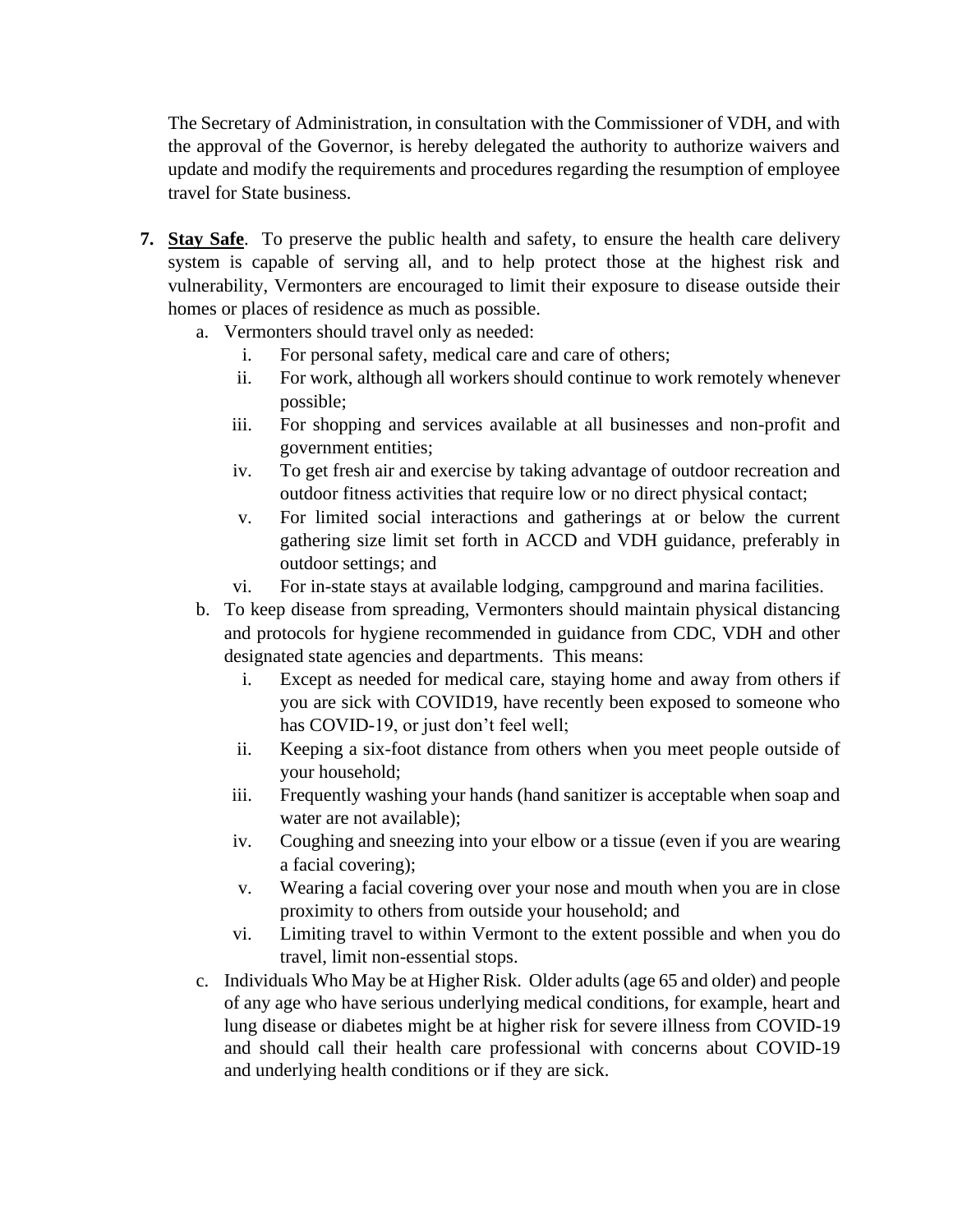Additional guidance for individuals at higher risk can be found on the Vermont Department of Health website.

- d. All public and private enterprises shall post appropriate notices requiring compliance with recommendations by the CDC and the Commissioner of VDH including, at a minimum, those set forth above.
- e. Trusted Households. Members of one household may choose to socialize and allow children to play – with members of another household, such as family, neighbors or friends known to be following VDH/CDC health and safety precautions. Vermonters should follow VDH guidance on recommended practices which allow connection with small groups of family and friends from "trusted households" in ways that allow them to relax some physical distancing.
- f. Mask Use. All Vermonters are encouraged to wear facial coverings over their nose and mouth any time they are interacting with others from outside their households, especially in congregate settings where it is not possible to maintain physical distancing. Masks are not recommended for strenuous outdoor activity, anyone under the age of 2, anyone with a medical condition that is complicated or irritated by a facial covering, or anyone with difficulty breathing. Businesses and non-profit and government entities may require customers or clients to wear masks.

The legislative body of each municipality may enact more strict local requirements regarding mask use than those set forth herein.

- g. Mask Use on Public Transit Conveyances or in Mass Transportation Facilities. The traveling and commuting public shall wear face coverings over their nose and mouth any time they are using public transportation conveyances, including busses, trains, and ride services and when in a mass transportation station or terminal, including airports.
- h. Gathering Size. Social gatherings shall be limited to up to twenty-five (25) people at the same time in any confined indoor or outdoor space which encourages congregation; provided, however, to the extent the Secretary of the Agency of Commerce and Community Development (ACCD) has established occupancy limits for business and non-profit and government entity operations, including, but not limited to, retail, recreational, dining, worship and event spaces in order to ensure appropriate physical distancing, applicable occupancy limits shall apply. Absent an established occupancy limit, the limit on social gatherings as set forth herein and modified by the Secretary of ACCD from time to time, with the approval of the Governor, shall apply.
- i. Quarantine.
	- i. Effective Monday, June 8, 2020, travel is permitted without quarantine restrictions to and from those counties of Maine, New Hampshire, Massachusetts, Rhode Island, Connecticut and New York as set forth in guidance issued by the Secretary of ACCD.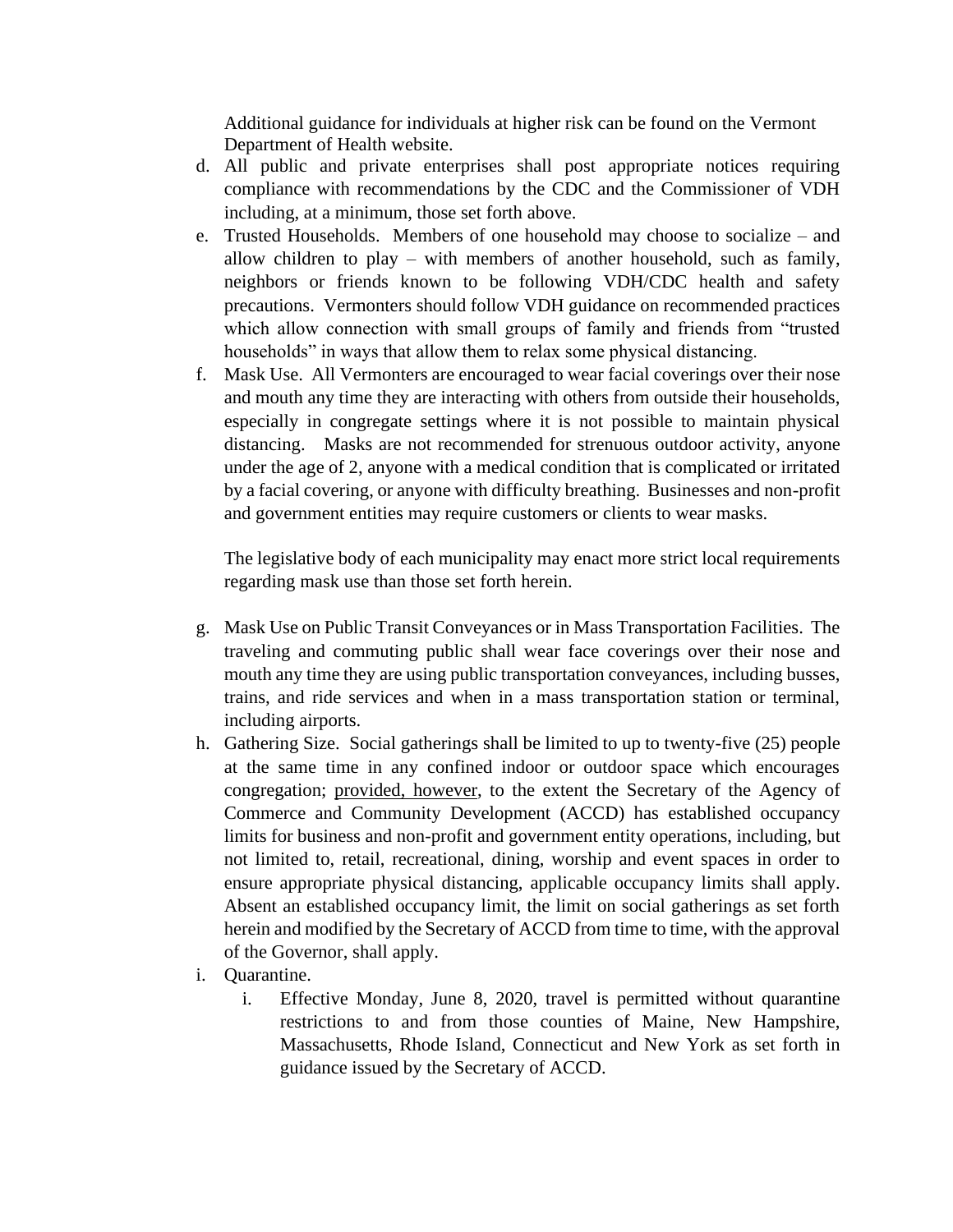- ii. The Commissioner of the Department of Financial Regulation (DFR) shall report to the Governor on a weekly basis on the regional data regarding rates of COVID-19 infection, by county, for New York and each New England state, and as may otherwise be requested. The list of qualifying counties shall be updated weekly and posted to the website of ACCD.
- iii. Travelers, including Vermonters, who visit or are from a county other than the counties identified in ACCD guidance as non-quarantine counties must still quarantine upon arrival or return to Vermont.

Effective June 15, 2020, visitors to Vermont may complete either: (i) a 14 day quarantine; or (ii) a 7-day quarantine followed by a negative test in their home state and enter Vermont without further quarantine restrictions if they drive directly from their home via their personal vehicle.

Alternatively, visitors may complete either: (i) a 14-day quarantine; or (ii) a 7-day quarantine followed by a negative test – in a Vermont lodging establishment regardless of destination origin or manner of travel (travelers must stay in their quarantine location for the duration of quarantine other than to travel to and from a test site).

- iv. To preserve the public health and safety, to ensure the health care delivery system is capable of serving all, and to help protect those at the highest risk and vulnerability, any person, resident or non-resident, travelling into Vermont for anything other than daily commute for authorized work, health care, groceries, family visitation or recreation, must comply with guidance issued by the Secretary of ACCD.
- v. The Agency of Transportation and the Department of Motor Vehicles are hereby directed to post this guidance at all major points of entry into Vermont, on highway message boards and at the Burlington International Airport and all other Vermont airports.
- vi. Guidance for self-quarantine shall be published by ACCD and VDH on their public websites.
- vii. Vermonters planning to travel out-of-state should understand that each state may have its own quarantine policy unique to the needs of that jurisdiction to address the COVID-19 crisis. Vermonters are expected to be familiar with and respect the quarantine policies of these states when travelling.
- **8. Fairs and Festivals**. Vermonters planning fairs and festivals require certainty given the long lead time necessary for the successful operation of these fairs and festivals. For the sake of clarity, in light of the importance of maintaining the public health outcomes achieved to date, and continuing to make more progress in suppressing, containing and eliminating the spread of the virus, how people gather, and in what quantity, will continue to change in the months ahead. This will be problematic for large event planning purposes over the next 3-4 months, and therefore, traditional fairs and festivals are hereby cancelled until further notice.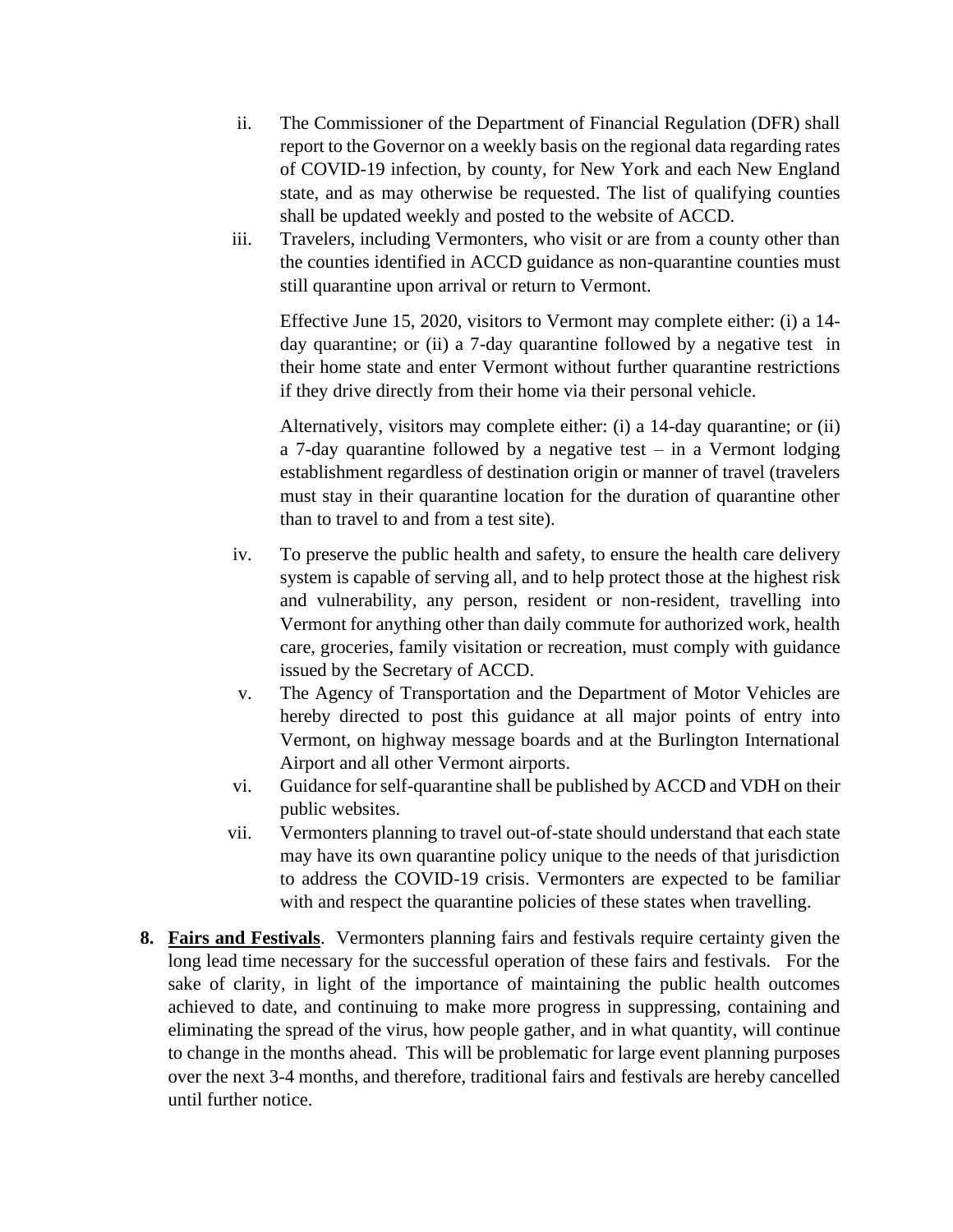This shall not prevent fairgrounds and other indoor and outdoor venues from operating for sporting, entertainment, concerts and other events in accordance with then applicable VDH/ACCD guidance on gathering size, occupancy limits, distancing and other health and safety requirements.

### **9. Work Safe**.

- a. Preventing outbreaks and limiting the spread of COVID-19 is the only way to avoid future business and social disruption. The success of Vermont's economic recovery will depend in large part on the ability of employers and employees to adhere to the public health, safety, and social distancing measures essential to limiting the spread of illness.
- b. For the health and safety of all Vermonters, all business, non-profit and government entity operations, including close contact businesses, gyms and fitness facilities, bars, restaurants and other food services and recreational resources such as lodging, campgrounds, marinas, playgrounds and team sports, shall only operate in accordance with the occupancy limits and physical distancing, health and sanitation and training requirements set forth in ACCD Work Safe Guidance.

Businesses and non-profit and government entities which are not authorized to operate as of the date of this Amended and Restated Executive Order shall be addressed at a later date.

Businesses and not-for-profit entities in the state that do not meet ACCD occupancy limits and physical distancing, health and sanitation and training requirements shall suspend in-person business operations.

- c. All businesses and not-for profit and government entities are encouraged to continue business strategies, procedures and practices to maximize use of online presence, telephone and web-based service delivery and phone or online orders for curb-side pick-up and delivery.
- d. For the sake of clarity, municipal services shall be made available to Vermonters seeking to perform authorized functions, such as recordings required for real estate, financial and other legal transactions, as well as services required so economically disadvantaged populations can access available benefits.
- e. Telework. All businesses and non-profit and government entities shall encourage and facilitate telework among those employees with the capacity to work remotely when practical without impeding productivity. Employers shall accommodate the needs of high risk individuals, those workers who may have child care needs which cannot be met due to the closure of schools or child care facilities for reasons relating to COVID-19 and those individuals with concerns about personal health circumstances.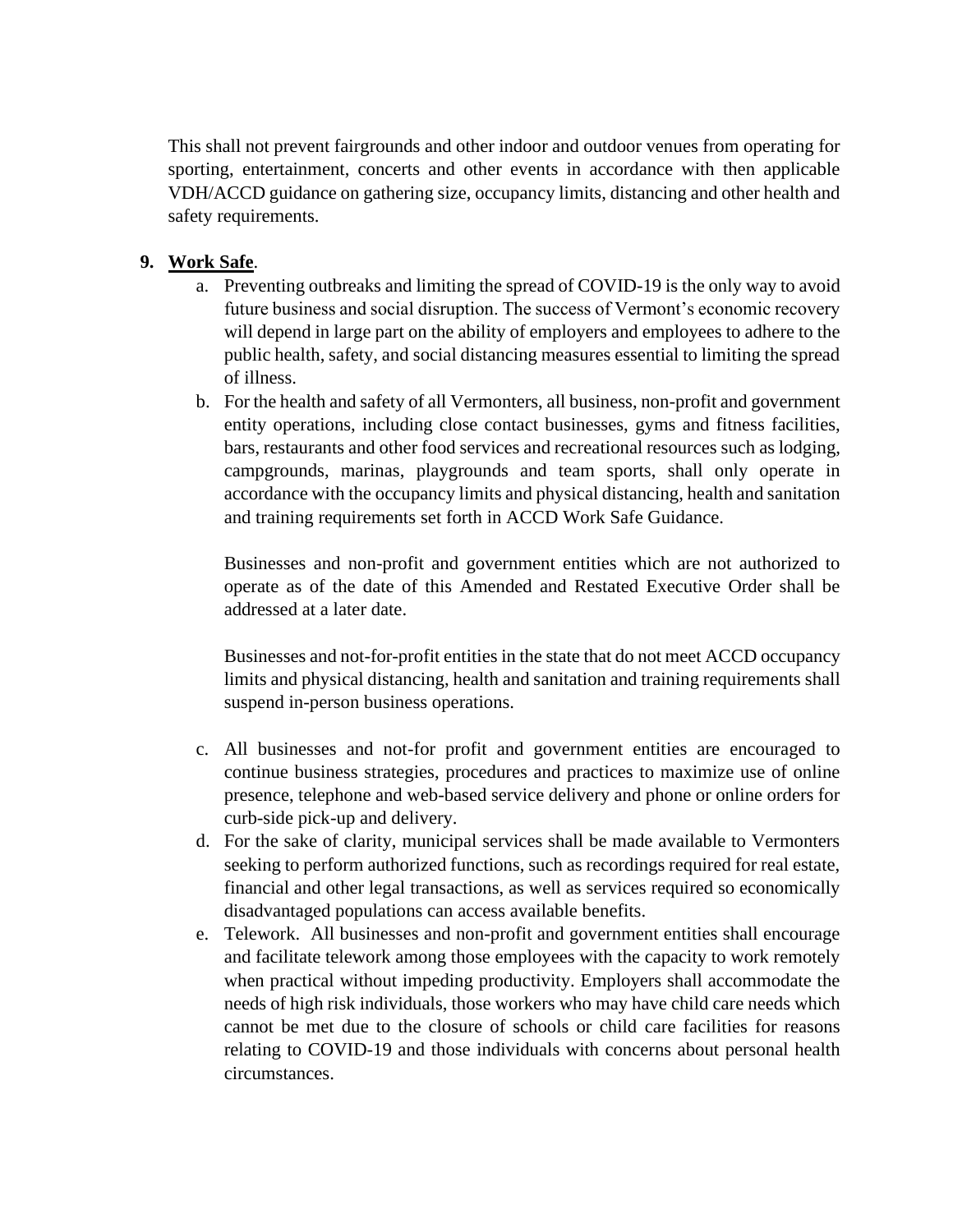- f. Education and Compliance. The Vermont Occupational Safety and Health Administration , Health inspectors, AAFM inspectors, and Department of Liquor and Lottery enforcement officers shall, in the ordinary course of the performance of their duties, ensure businesses and non-profit and governmental entities have the information necessary to comply with the health and safety requirements set forth in ACCD Work Safe Guidance.
- g. Economic Recovery. ACCD shall work with the Vermont business and non-profit community, the General Assembly, the U.S. Small Business Administration (SBA) and other federal funders and the Vermont Small Business Development Center (SBDC) to ensure Vermont businesses have the resources needed to address the economic impact of losses for the period of the declaration of emergency as compared to the same period of the preceding year for the purpose of obtaining available loan, grant and other assistance.

# **10. Liquor Regulation.**

- a. Gubernatorial Directive 4 issued March 19, 2020, authorizing take-out, curbside pickup and delivery of beverage alcohol, including spirit-based drinks and malt and vinous product accompanying food orders for off premise consumption, shall remain in full force and effect.
- b. Effective May 22, 2020, the rules of the Board of the Department of Liquor and Lottery are hereby amended or rescinded, or shall be interpreted as necessary, to allow first, third and fourth class licensees to offer outdoor consumption of beverage alcohol with, or independent of the sale of food, as follows:
	- i. Licensees must submit a notice document to the Department of Liquor and Lottery (DLL), using an on-line form available at liquorcontrol.vermont.gov, to indicate intent to apply for an initial or modified Outdoor Consumption Permit. Upon submission of the notice, licensees may begin to offer outdoor consumption of beverage alcohol with, or independent of the sale of food in accordance with ACCD guidance.
	- ii. Licensees must describe the area to be used for outdoor consumption of beverage alcohol and include in this description what physical barrier will define the perimeter of the area to be used.
	- iii. A licensee must have a legal control over, local authority to use or a legally binding agreement to use, the area it is applying to utilize
	- iv. A licensee shall immediately submit its Outdoor Consumption Permit application to DLL for approval.
	- v. DLL shall make best efforts to process all permit applications within 48 hours of submission.
	- vi. Applicants shall obtain the approval of the local jurisdiction and may operate in accordance with the DLL permit pending that determination.
	- vii. Permits disapproved by a local jurisdiction shall be deemed disapproved by  $DL<sub>1</sub>$ .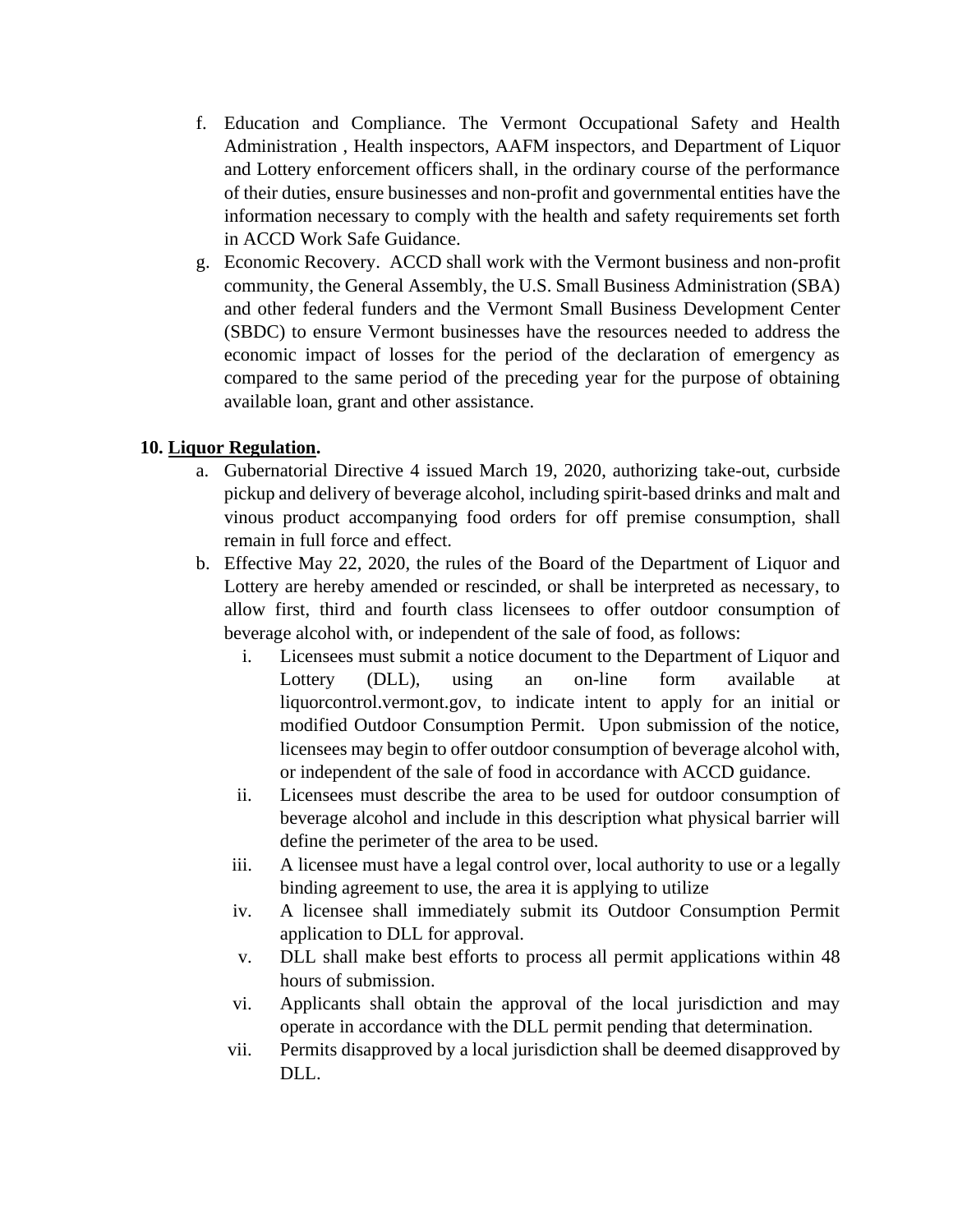- c. DLL shall waive all fees for an application for an initial or modified Outdoor Consumption Permit.
- d. The Board shall not penalize any licensee who is in compliance with the terms of this Amended and Restated Executive Order and any approved guidance issued hereunder.
- e. Any restaurant, bar, or establishment that offers food or drink may continue to offer food and beverage alcohol, including spirit-based drinks and malt and vinous product for take-out and by delivery.
- f. Local Ordinance and Regulation. Enforcement of all municipal ordinances and regulations requiring an applicant to receive an approval or permit for outdoor food and beverage service is hereby suspended until such time as the local jurisdiction has acted to disapprove an Outdoor Consumption Permit issued by DLL. All applications may be subject to review and approval by the local jurisdiction and reasonable conditions may be imposed, provided that nothing in this Order shall require a municipality to approve an Outdoor Consumption Permit.

Failure of a local jurisdiction to impose conditions on, or disapprove, an Outdoor Consumption Permit within 30 days of submission shall be deemed approval.

# **11. Authority of the Secretary of ACCD.**

- a. The Secretary of ACCD, in consultation with the Commissioner of DFR and the Commissioner of VDH, with the approval of the Governor, may determine quarantine requirements designed with reference to state and regional COVID-19 infection rates to be the least restrictive means necessary to preserve the public health and safety, ensure the health care delivery system is capable of serving all, and help protect those at the highest risk and vulnerability.
- b. The Secretary ACCD, in consultation with the Commissioner of VDH, and with the approval of the Governor, may implement the limited, incremental, and phased resumption of all business, non-profit and government entity operations, including close contact businesses, bars, restaurants and food services and recreational resources, and update and modify the mitigation requirements and procedures regarding the resumption of business, non-profit and government entity operations.
- c. The Secretary of ACCD, in consultation with the Commissioner of VDH, and with the approval of the Governor, may modify applicable gathering size limitations.

#### **12. Education and Child Care.**

- a. I hereby direct that no school superintendent or school shall cause a student or parent to be penalized for student absences that are the result of following medical advice or the guidance of VDH or to address the concerns of parents or guardians in response to COVID-19.
- b. I hereby modify and clarify Gubernatorial Directive 1 issued March 15, 2020, Directive 2 issued March 17, 2020 and Directive 5 issued March 26, 2020 (Education Directives), to all School Boards and Superintendents, to delegate to the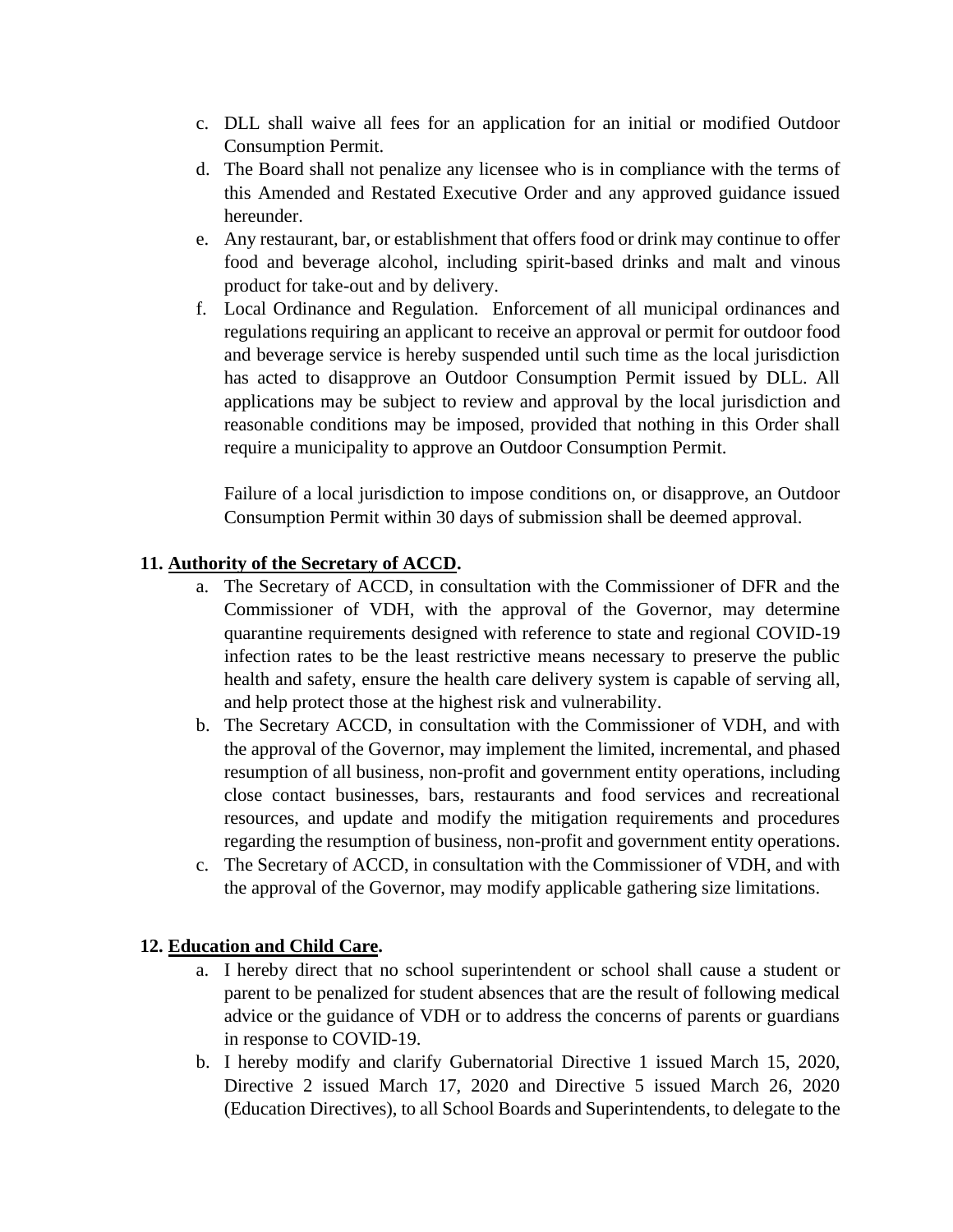Secretary of the Agency of Education (AOE) the authority to direct the resumption of in-person instruction in public and independent schools, as well as authorize other uses of school facilities in accordance with appropriate occupancy limits and physical distancing, health and sanitation and training measures, subject to the approval of the Governor.

School districts are directed to continue to pay school staff, regardless of whether employees are required to report to work to support the emergency response through July 1, 2020. Except as modified herein, and as modified by the Secretary of AOE with the approval of the Governor, the Education Directives shall remain in full force and effect.

- c. For the health and safety of all Vermonters, child care providers shall only operate in accordance with the occupancy limits and physical distancing, health and sanitation and training requirements set forth in guidance issued by the Secretary of the AHS.
- d. The Secretary AHS, in consultation with the Commissioner of VDH, and with the approval of the Governor, may implement the resumption of all child care provider operations.

# **13. Motor Vehicles**.

- a. Gubernatorial Directive 3 issued March 18, 2020, as amended June 1, 2020, regarding Department of Motor Vehicles (DMV) operations, shall remain in full force and effect.
- b. Motor Vehicle Inspections. In order to alleviate in-person contact at locations offering vehicle inspections, DMV is hereby directed to extend inspections for motor vehicles other than school buses and motor buses, for 60 days for inspections due in April 2020 (a green "4").
- **14. Authority of the Commissioner of VDH**. If the Commissioner of VDH determines that a COVID-19 outbreak has occurred and businesses and non-profit and government entities cannot safely operate or large groups cannot safely congregate, in a way that 1) limits the exposure of Vermonters and visitors to COVID-19 and 2) does not threaten to overwhelm our hospitals and health care resources, he shall advise the Governor on the appropriate return to more limited standards of operation and civilian mobility.
- **15. COVID-19 Emergency Response Services**. In accordance with the authority granted to the Governor pursuant to 20 V.S.A. §§ 8 and 9 to make, amend, and rescind necessary orders, rules, and regulations for emergency management purposes, I hereby adopt the following rule for the purpose of interpreting the scope of 20 V.S.A. § 20 relating to legal immunity for Health Care Facilities, Health Care Providers, and Health Care Volunteers, as defined herein, who are providing COVID-19 related emergency management services or response activities. The intent of this rule is to clarify that under protections afforded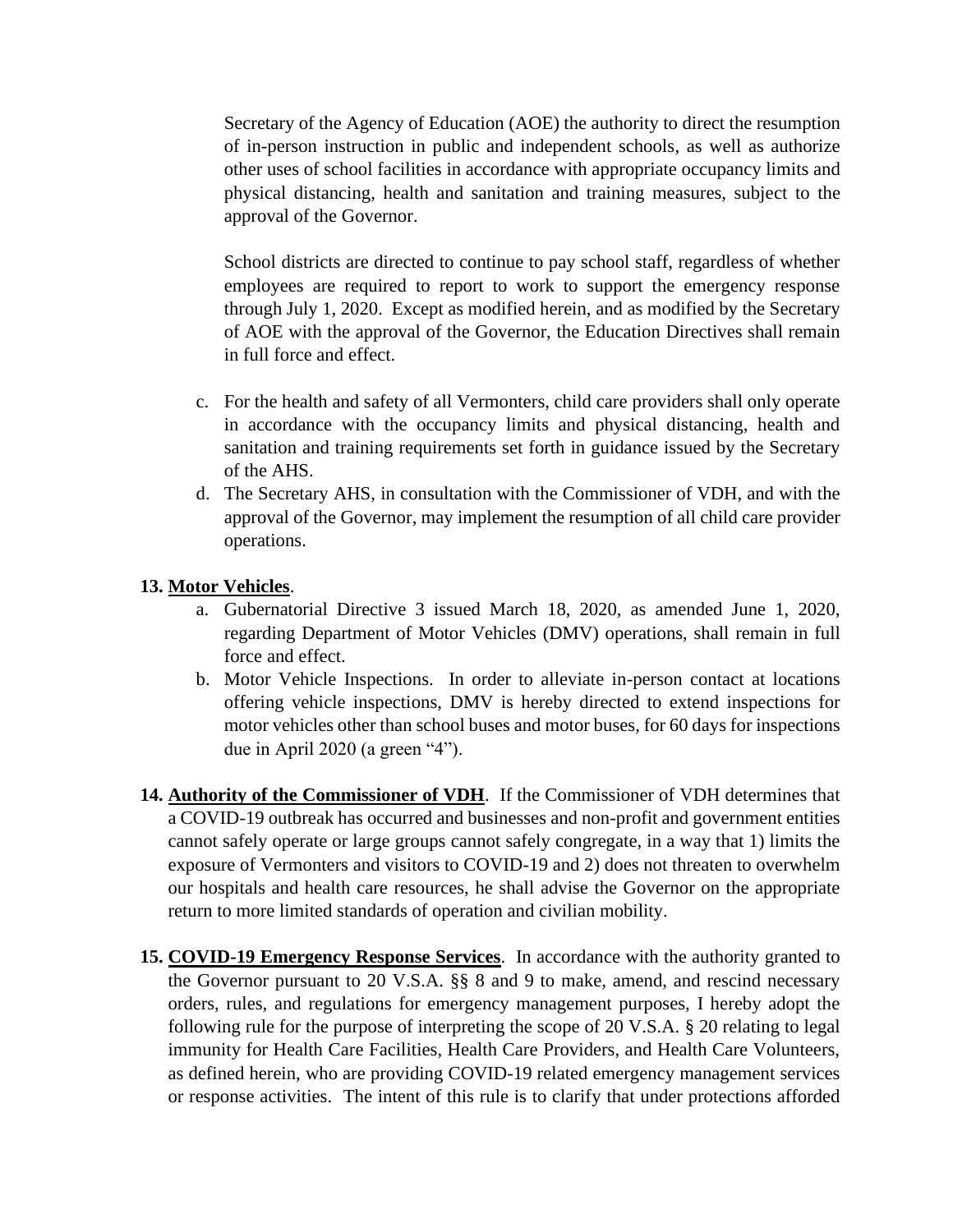by 20 V.S.A. § 20, Health Care Facilities, Health Care Providers, and Health Care Volunteers would be immune from civil liability for any death, injury, or loss resulting from COVID-19 related emergency management services or response activities, except in the case of willful misconduct or gross negligence.

- a. For purposes of this Amended and Restated Executive Order, the following terms are defined as set forth below; provided, however, these definitions are intended to provide further detail to the scope of the immunities provided in 20 V.S.A. § 20 and are not intended to limit or narrow the scope of the immunities provided therein:
	- i. "All-hazards" for purposes of the existing State of Emergency means the COVID-19 outbreak in Vermont which has been determined by the Governor to pose a threat or may pose a threat to public safety in Vermont.
	- ii. "Emergency functions" include, for purposes of this order, services provided by the public safety, firefighting services, police services, sheriff's department services, medical and health services, including those services provided by Health Care Providers and Health Care Volunteers, rescue, communications, evacuation of persons, emergency welfare services, protection of critical infrastructure, emergency transportation, other functions related to civilian protection, and all other activities necessary or incidental to the preparation for and carrying out of these functions.
	- iii. "Emergency management" means the preparation for and implementation of all emergency functions, other than the functions for which military forces or other federal agencies are primarily responsible, to prevent, plan for, mitigate, and support response and recovery efforts from all hazards. Emergency management includes the equipping, exercising, and training designed to ensure that this state and its communities are prepared to deal with all-hazards.
	- iv. "Health Care Facilities" means State licensed nursing homes (as defined in 33 V.S.A. § 7102(7)) and Middlesex Therapeutic Community Residence, all State licensed assisted living residences (as defined in 33 V.S.A. § 7102(1)), Level III residential care homes (33 V.S.A. 7102(10)(A)), intermediate care facilities for individuals with intellectual disability (ICF/ID) (42 C.F.R. § 440.150), all State therapeutic community residences (as defined in 33 V.S.A. § 7102 (11)), Level IV residential care homes (33 V.S.A. § 7102 (10)(B)), all hospitals (as defined in 18 V.S.A. § 1902) and all alternate or temporary hospital sites and other isolation, quarantine or housing sites designated by the Commissioner of PSD/VEM for the treatment of, or alternate shelter for those who have been exposed to or infected with COVID-19.
	- v. "Health Care Providers" means all health care providers as defined by 18 V.S.A. § 9432(9), including volunteers, who are providing health care services in response to the COVID-19 outbreak and are authorized to do so.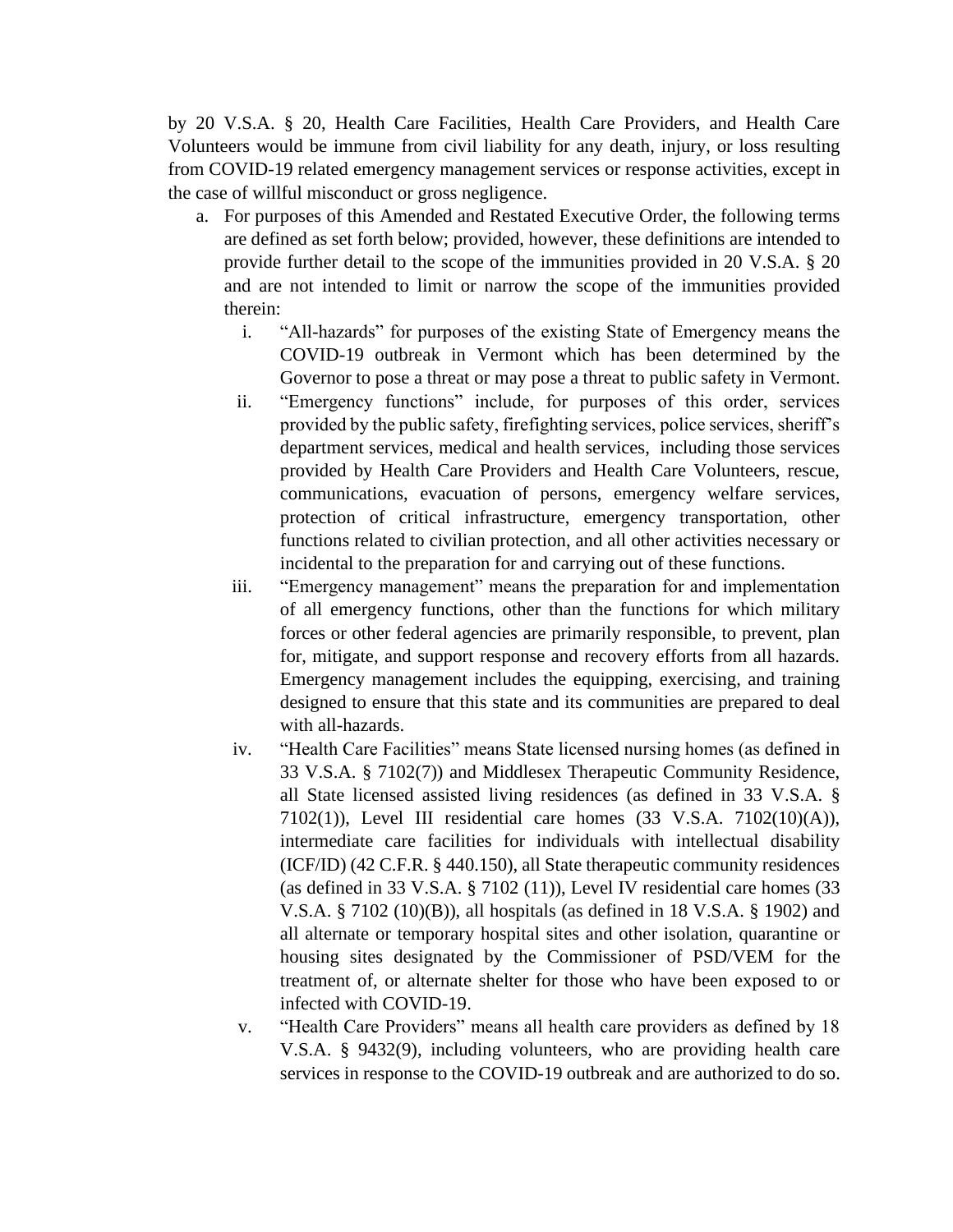- vi. "Health Care Volunteers" means all volunteers or medical or nursing students who do not have licensure who are providing services, assistance, or support at a Health Care Facility in response to the COVID-19 outbreak and are authorized to do so.
- b. For Health Care Facilities and Health Care Providers, an emergency management service or response activity, includes, but may not be limited to:
	- i. Expedited postponement of non-essential adult elective surgery and medical and surgical procedures, including dental procedures, in the safest but most expedient way possible, as ordered by Addendum 3 of the Executive Order, if elective surgeries and medical and surgical procedures are performed at the Health Care Facility or by the Health Care Provider;
	- ii. Cancelling or denying elective surgeries or procedures or routine care to the extent determined necessary for the health, safety and welfare of a patient or as necessary to respond to the COVID-19 outbreak;
	- iii. Redeployment or cross training of staff not typically assigned to such duties, to the extent necessary to respond to the COVID-19 outbreak;
	- iv. Planning, or enacting, crisis standard-of-care measures, including, but not limited to, modifying numbers of beds, preserving PPE, and triaging access to services or equipment as necessary to respond to the COVID-19 outbreak; and
	- v. Reduced record-keeping to the extent necessary for Health Care Providers to respond to the COVID-19 outbreak.
- c. For Health Care Volunteers, "emergency management services or response activities" also includes providing services, assistance, or support at a Health Care Facility in response to the COVID-19 outbreak.
- d. Nothing contained in this Amended and Restated Executive Order shall alter existing law with respect to gross negligence or willful misconduct.
- **16.** Pursuant to the powers granted to the Governor in 20 V.S.A. §§ 8, 9 and 11 and other provisions of law, I shall, as appropriate, issue recommendations, directives and orders as circumstances may require.